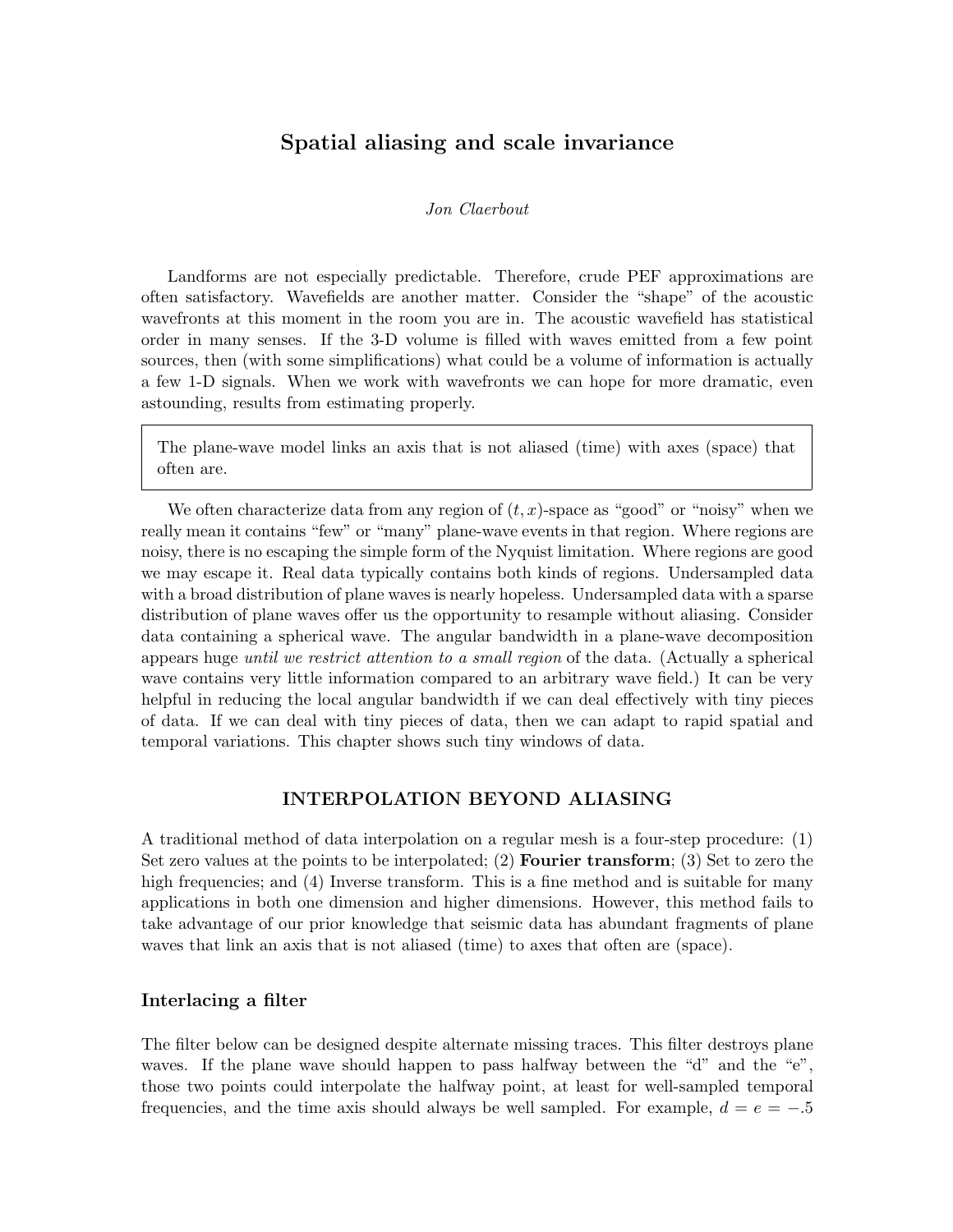would almost destroy the plane wave and it is an aliased planewave for its higher frequencies.

a · b · c · d · e · · · · · · · · · · · · · 1 · · · · (1)

We could use module  $\mathsf{per}$  on page [??](#page-0-0) to find the filter  $(1)$ , if we set up the lag table lag appropriately. Then we could throw away alternate zeroed rows and columns (rescale the lag) to get the filter

$$
\begin{array}{ccccccccc}\n a & b & c & d & e \\
 & & \ddots & 1 & \ddots & \n\end{array} \tag{2}
$$

which could be used with subroutine  $mis1()$  on page [??,](#page-0-0) to find the interleaved data because both the filters [\(1\)](#page-0-1) and [\(2\)](#page-0-1) have the same dip characteristics.

Figure [1](#page-1-0) shows three plane waves recorded on five channels and the interpolated data. Both the original data and the interpolated data can be described as "beyond aliasing,"



<span id="page-1-0"></span>Figure 1: Left is five signals, each showing three arrivals. With the data shown on the left (and no more), the signals have been interpolated. Three new traces appear between each given trace, as shown on the right.

because on the input data the signal shifts exceed the signal duration. The calculation requires only a few seconds of a two-stage least-squares method, in which the first stage estimates a PEF (inverse spectrum) of the known data, and the second uses the PEF to estimate the missing traces. Figure [1](#page-1-0) comes from PVI which introduces the clever method described above. We will review how that was done and examine the F90 codes that generalize it to N-dimensions. Then we'll go on to more general methods that allow missing data in any location. Before the methods of this section are applied to field data for migration, data must be broken into many overlapping tiles of size about like those shown here and the results from each tile pieced together. That is described later in chapter ??.

A PEF is like a differential equation. The more plane-wave solutions you expect, the more lags you need on the data. Returning to Figure [1,](#page-1-0) the filter must cover four traces (or more) to enable it to predict three plane waves. In this case, na=(9,4). As usual, the spike on the 2-D PEF is at center= $(5,1)$ . We see the filter is expanded by a factor of jump=4. The data size is nd=(75,5) and gap=0. Before looking at the code lace on page [4](#page-3-0) for estimating the PEF, it might be helpful to recall the basic utilities line2cart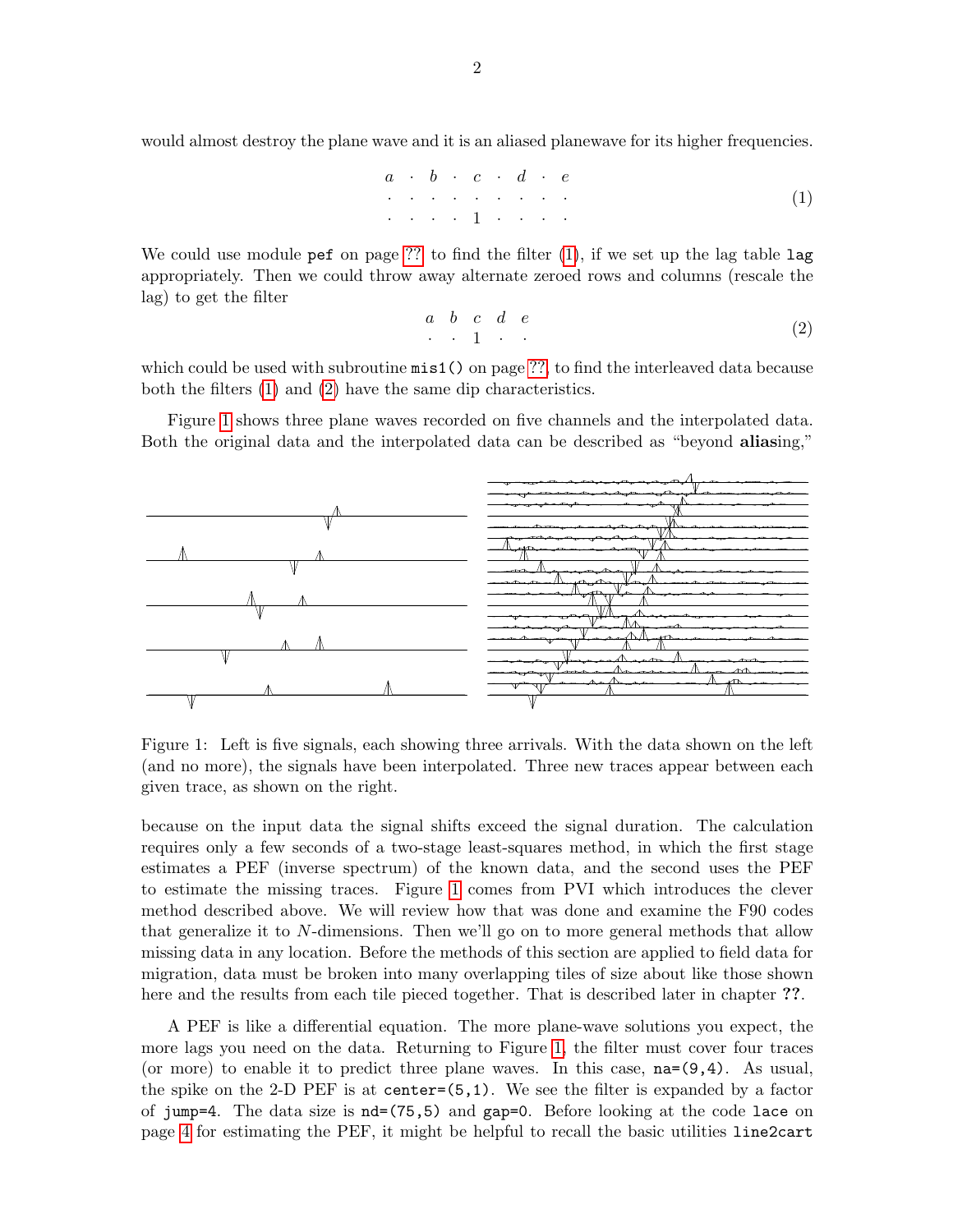and cart2line on page [??](#page-0-0) for conversion between a multidimensional space and the helix filter lag. We need to sweep across the whole filter and "stretch" its lags on the 1-axis. We do not need to stretch its lags on the 2-axis because the data has not yet been interlaced by zero traces. The line  $\text{ii[0]}$   $\ast$  = jump means we interlace the 1-axis but not the 2-axis because the data has not yet been interlaced with zero traces.

After the PEF has been found, we can get missing data in the usual way with with module mis2 on page [??.](#page-0-0)

#### MULTISCALE, SELF-SIMILAR FITTING

<span id="page-2-0"></span>Large objects often resemble small objects. To express this idea we use **axis scaling** and we apply it to the basic theory of prediction-error filter (PEF) fitting and missing-data estimation.

Equations [\(3\)](#page-2-0) and [\(4\)](#page-2-0) compute the same thing by two different methods,  $\mathbf{r} = \mathbf{Ya}$  and  $\mathbf{r} = \mathbf{A} \mathbf{y}$ . When it is viewed as fitting goals minimizing  $||\mathbf{r}||$  and used along with suitable constraints, [\(3\)](#page-2-0) leads to finding filters and spectra, while [\(4\)](#page-2-0) leads to finding missing data.

$$
\begin{bmatrix}\nr_1 \\
r_2 \\
r_3 \\
r_4 \\
r_5 \\
r_6 \\
r_7 \\
r_8 \\
r_9\n\end{bmatrix} = \begin{bmatrix}\ny_2 & y_1 \\
y_3 & y_2 \\
y_4 & y_3 \\
y_5 & y_4 \\
y_3 & y_1 \\
y_4 & y_2 \\
y_6 & y_4\n\end{bmatrix} \begin{bmatrix}\na_1 \\
a_2\n\end{bmatrix} \quad \text{or} \quad \begin{bmatrix}\n\mathbf{r}_1 \\
\mathbf{r}_2\n\end{bmatrix} = \begin{bmatrix}\n\mathbf{Y}_1 \\
\mathbf{Y}_2\n\end{bmatrix} \quad \text{a}
$$
\n(3)

| $r_1$<br>$r_2$<br>$r_{3}$<br>$r_{\rm 4}$<br>$r_{\rm 5}$<br>$r_{\rm 6}$<br>r <sub>7</sub><br>$r_{\rm 8}$<br>$r_9$ |  | $a_2$<br>٠<br>$\bullet$<br>$\bullet$<br>٠<br>$a_2$<br>٠<br>$\bullet$ | $a_1$<br>$a_2$<br>٠<br>$\bullet$<br>$a_2$ | $a_1$<br>$a_2$<br>٠<br>a <sub>1</sub><br>٠<br>$a_2$<br>٠ | a <sub>1</sub><br>$a_2$<br>٠<br>$a_1$<br>٠<br>$a_2$ | $a_1$<br>$a_2$<br>$a_1$ | ٠<br>٠<br>$a_1$<br>٠<br>$\bullet$<br>a <sub>1</sub> | $y_1$<br>$\mathcal{y}_2$<br>$y_3$<br>$y_{4}$<br>$y_{\rm 5}$<br>$y_6$ | <b>or</b> | ${\bf A}_1$<br>${\bf r}_1$<br>(4)<br>${\bf y}$<br>$=$<br>${\bf A}_2$<br>${\bf r}_2$ |
|------------------------------------------------------------------------------------------------------------------|--|----------------------------------------------------------------------|-------------------------------------------|----------------------------------------------------------|-----------------------------------------------------|-------------------------|-----------------------------------------------------|----------------------------------------------------------------------|-----------|-------------------------------------------------------------------------------------|
|------------------------------------------------------------------------------------------------------------------|--|----------------------------------------------------------------------|-------------------------------------------|----------------------------------------------------------|-----------------------------------------------------|-------------------------|-----------------------------------------------------|----------------------------------------------------------------------|-----------|-------------------------------------------------------------------------------------|

A new concept embedded in [\(3\)](#page-2-0) and [\(4\)](#page-2-0) is that one filter can be applicable for different stretchings of the filter's time axis. One wonders, "Of all classes of filters, what subset remains appropriate for stretchings of the axes?"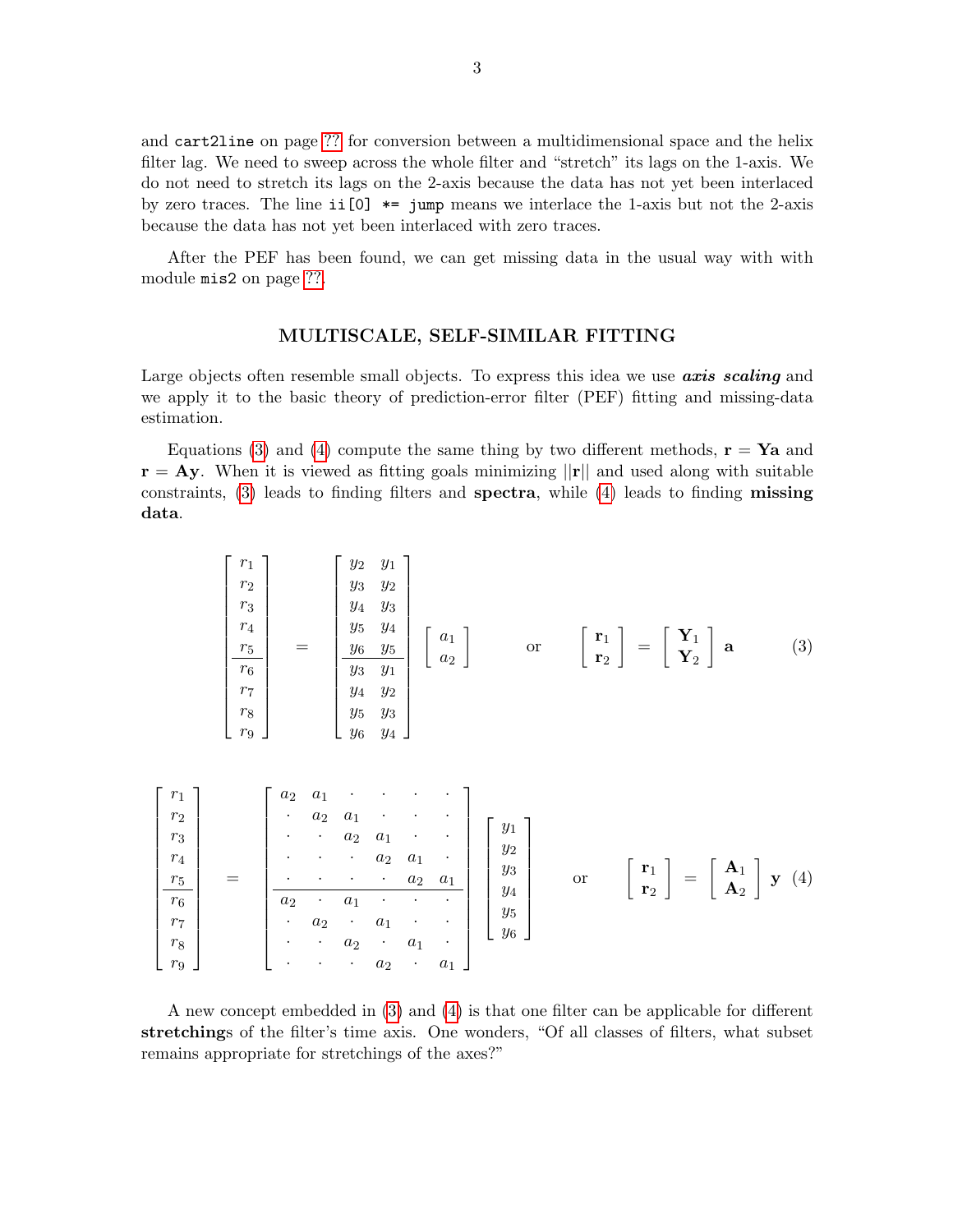```
user/gee/lace.c
```

```
1 \mid \text{sf-filter} \text{ lace\_pcf} (int dim /* number of dimensions */,
2 | float *dd \neq data */,
\begin{array}{c|c|c|c|c} \text{3} & \text{int jump} & \text{/* filter stretch } * \text{/}, \end{array}\int_4 int n \int_* du \, da \, is \, i \, z \, e \, * \, / \, ,\begin{array}{ccc} 5 & \text{in } \mathbf{t} \ * \text{nd} \end{array} /* data dimensions \begin{array}{ccc} \text{dim} & \ast/ \end{array},
6 int \astcenter \ast filter center \dim \ast /,
\begin{array}{ccc} 7 & \text{int} \\ \end{array} \begin{array}{ccc} \text{int} \\ \end{array} \begin{array}{ccc} \text{sup} \\ \end{array} \begin{array}{ccc} \end{array} \begin{array}{ccc} \text{int} \\ \end{array} \begin{array}{ccc} \text{sup} \\ \end{array} \begin{array}{ccc} \text{int} \\ \end{array} \begin{array}{ccc} \end{array} \begin{array}{ccc} \end{array}8 int ∗na /∗ f i l t e r s i z e [ dim ] ∗/ )
9 \frac{\times}{\times} estimate PEF >*/
10 {
11 int *savelags, ii [SF_MAX_DIM]; /* holding place */
_{12} int ih, nh, lag0, j;
13 sf-filter aa;
14
\begin{array}{c|c} \n\text{15} & \text{aa} = \text{createhelix}(\text{dim}, \text{nd}, \text{center}, \text{gap}, \text{na});\n\end{array}_{16} savelags = aa->lag;
n_1 nh = aa->nh;
18
19 aa->lag = sf_intalloc(nh); /* prepare interlaced helix */
20 and 20 = s f_c \arct{2} line (dim, na, center);
21
22 for (ih =0; ih < nh; ih ++) { /* sweep through the filter */23 \mid sf_line2cart(dim, na, ih+lag0+1, ii);
_{24} for (j=0; j < dim; j++)25 ii [j] - center [j];
26 }
27 ii [0] * = jump; /* interlace on 1-axis */aaa\rightarrowlag [ih] = sf_cart2line (dim, nd, ii);
29 }
30 \mid na [0] \ast = \text{jump};
31 bound (dim, nd, nd, na, aa); /* define aa->mis */
32 \mid na [0] /= jump;
33
\begin{array}{c|c|c|c|c} \text{34} & \text{find\_pcf(n, dd, aa, nh*2);} \end{array} /* estimate aa coefficients */
35 \mid free (aa->lag);
\alpha aa\rightarrowlag = savelags; \rightarrow restore filter lags */37
38 return aa ;
39 \,
```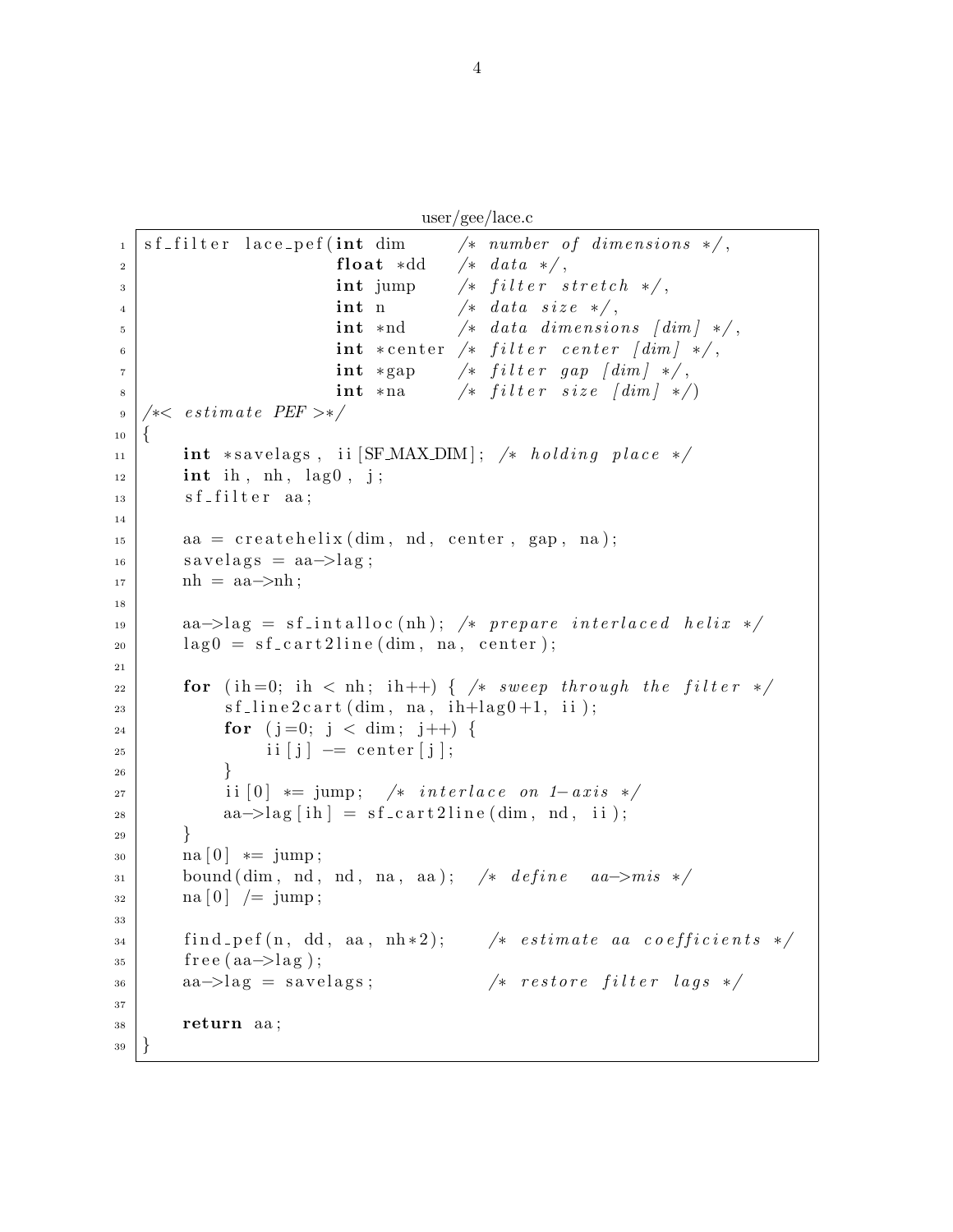#### Examples of scale-invariant filtering

When we consider all functions with vanishing gradient, we notice that the gradient vanishes whether it is represented as  $(1, -1)/\Delta x$  or as  $(1, 0, -1)/2\Delta x$ . Likewise for the Laplacian, in one dimension or more. Likewise for the wave equation, as long as there is no viscosity and as long as the time axis and space axes are stretched by the same amount. The notion of "dip filter" seems to have no formal definition, but the idea that the spectrum should depend mainly on slope in Fourier space implies a filter that is scale-invariant. I expect the most fruitful applications to be with dip filters.

Resonance or viscosity or damping easily spoils scale-invariance. The resonant frequency of a filter shifts if we stretch the time axis. The difference equations

$$
y_t - \alpha y_{t-1} = 0 \tag{5}
$$

$$
y_t - \alpha^2 y_{t-2} = 0 \tag{6}
$$

both have the same solution  $y_t = y_0 \alpha^{-t}$ . One difference equation has the filter  $(1, -\alpha)$ , while the other has the filter  $(1,0,-\alpha^2)$ , and  $\alpha$  is not equal to  $\alpha^2$ . Although these operators differ, when  $\alpha \approx 1$  they might provide the same general utility, say as a roughening operator in a fitting goal.

Another aspect to scale-invariance work is the presence of "parasitic" solutions, which exist but are not desired. For example, another solution to  $y_t - y_{t-2} = 0$  is the one that oscillates at the Nyquist frequency.

(Viscosity does not necessarily introduce an inherent length and thereby spoil scaleinvariance. The approximate frequency independence of sound absorption per wavelength typical in real rocks is a consequence of physical inhomogeneity at all scales. See for example Kjartansson's constant Q viscosity, described in IEI. Kjartansson teaches that the decaying solutions  $t^{-\gamma}$  are scale-invariant. There is no "decay time" for the function  $t^{-\gamma}$ . Differential equations of finite order and difference equations of finite order cannot produce  $t^{-\gamma}$  damping, yet we know that such damping is important in observations. It is easy to manufacture  $t^{-\gamma}$  damping in Fourier space;  $\exp[(-i\omega)^{\gamma+1}]$  is used. Presumably, difference equations can make reasonable approximations over a reasonable frequency range.)

#### Scale-invariance introduces more fitting equations

The fitting goals [\(3\)](#page-2-0) and [\(4\)](#page-2-0) have about double the usual number of fitting equations. Scaleinvariance introduces extra equations. If the range of scale-invariance is wide, there will be more equations. Now we begin to see the big picture.

- 1. Refining a model mesh improves accuracy.
- 2. Refining a model mesh makes empty bins.
- 3. Empty bins spoil analysis.
- 4. If there are not too many empty bins we can find a PEF.
- 5. With a PEF we can fill the empty bins.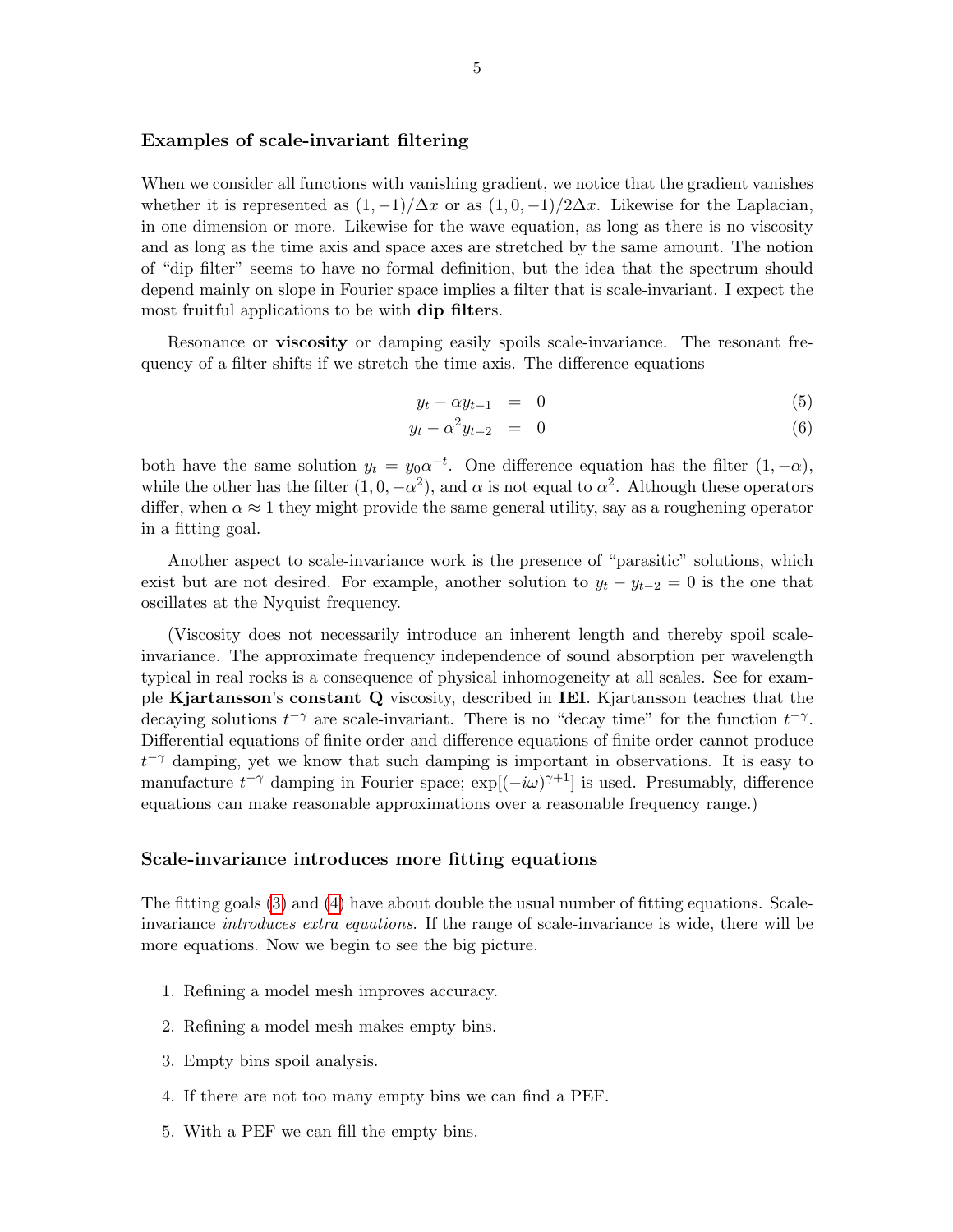- 6. To get the PEF and to fill bins we need enough equations.
- 7. Scale-invariance introduces more equations.

An example of these concepts is shown in Figure [2.](#page-5-0)



original

gapped

restored

<span id="page-5-0"></span>Figure 2: Overcoming aliasing with multiscale fitting.

Additionally, when we have a PEF, often we still cannot find missing data because conjugate-direction iterations do not converge fast enough (to fill large holes). Multiscale convolutions should converge quicker because they are like mesh-refinement, which is quick. An example of these concepts is shown in Figure [3.](#page-6-0)

### Coding the multiscale filter operator

Equation [\(3\)](#page-2-0) shows an example where the first output signal is the ordinary one and the second output signal used a filter interlaced with zeros. We prepare subroutines that allow for more output signals, each with its own filter interlace parameter given in the table jump[ns]. Each entry in the jump table corresponds to a particular scaling of a filter axis. The number of output signals is ns and the number of zeros interlaced between filter points for the *j*-th signal is  $jump[j]-1$ .

The multiscale helix filter is defined in module mshelix on the next page, analogous to the single-scale module helix on page [??.](#page-0-0) A new function onescale extracts our usual helix filter of one particular scale from the multiscale filter.

We create a multscale helix with module createmshelix on page [8.](#page-7-0) An expanded scale helix filter is like an ordinary helix filter except that the lags are scaled according to a jump.

First we examine code for estimating a prediction-error filter that is applicable at many scales. We simply invoke the usual filter operator hconest on page [??](#page-0-0) for each scale.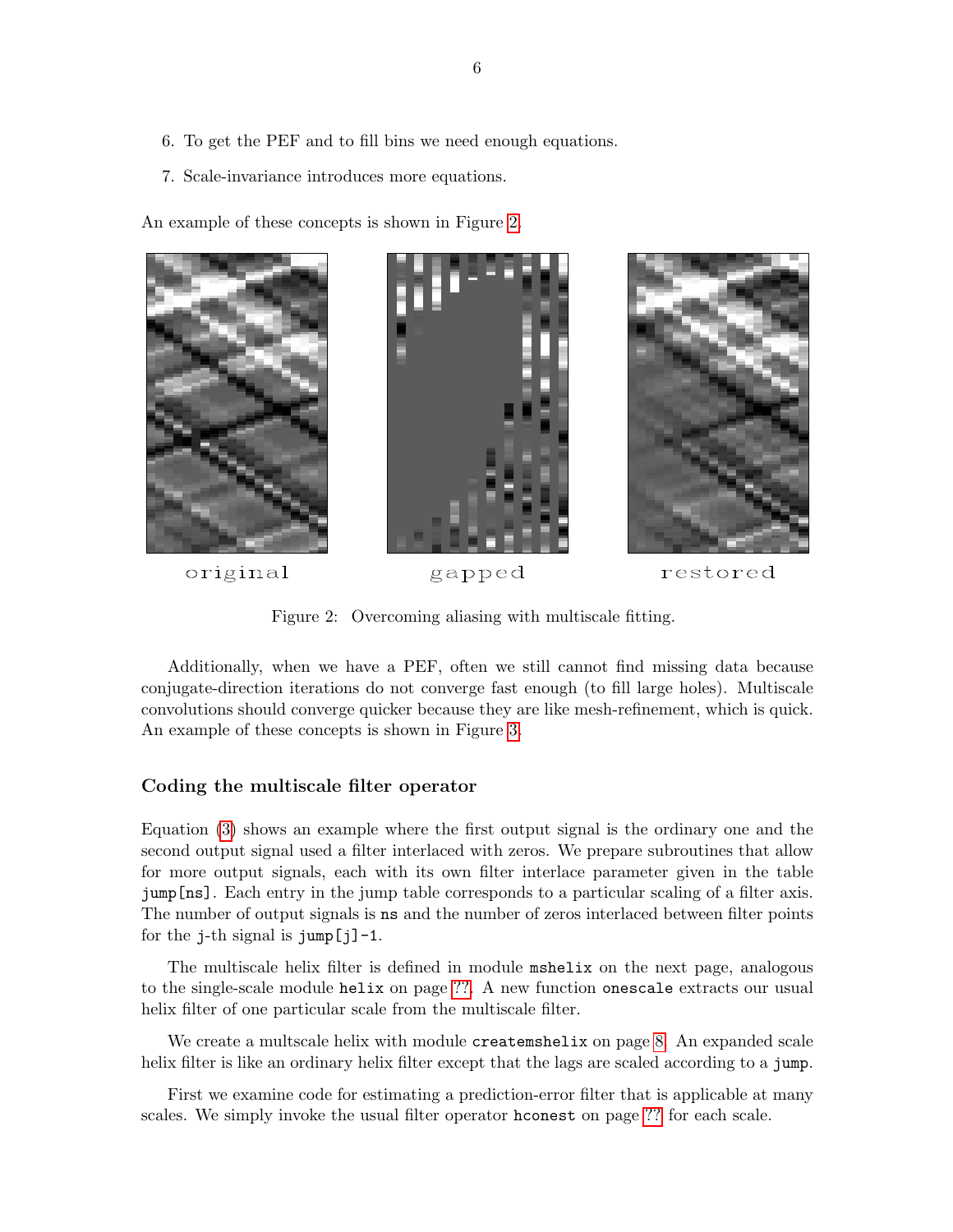



singlescale, iter=30

<span id="page-6-0"></span>Figure 3: Large holes are filled faster with multiscale operators.



singlescale,  $iter=1$ 

multiscale, iter=1



multiscale, iter=30

### user/gee/mshelix.c

```
_1 #ifndef _mshelix_h
2
\frac{3}{3} typedef struct mshelixfilter {
4 int nh, ns;
5 float * flt;
6 int * \cdot \text{lag};
7 \mid \text{bool}** mis;
8 sf-filter one;
9 \} * m s filter;
10 /∗ˆ∗/
11
_{12} \#endif
13
_{14} void onescale (int i, msfilter aa)
15 /*< select one scale from multiple scales >*/
16 \mid \{\begin{array}{c|c} \text{17} & \text{aa} \rightarrow \text{one} \rightarrow \text{lag} = \text{aa} \rightarrow \text{lag} \text{[i]}; \end{array}18 if (NULL != aa->mis) aa->one->mis = aa->mis [i ];
\left| \begin{array}{c} 19 \end{array} \right|
```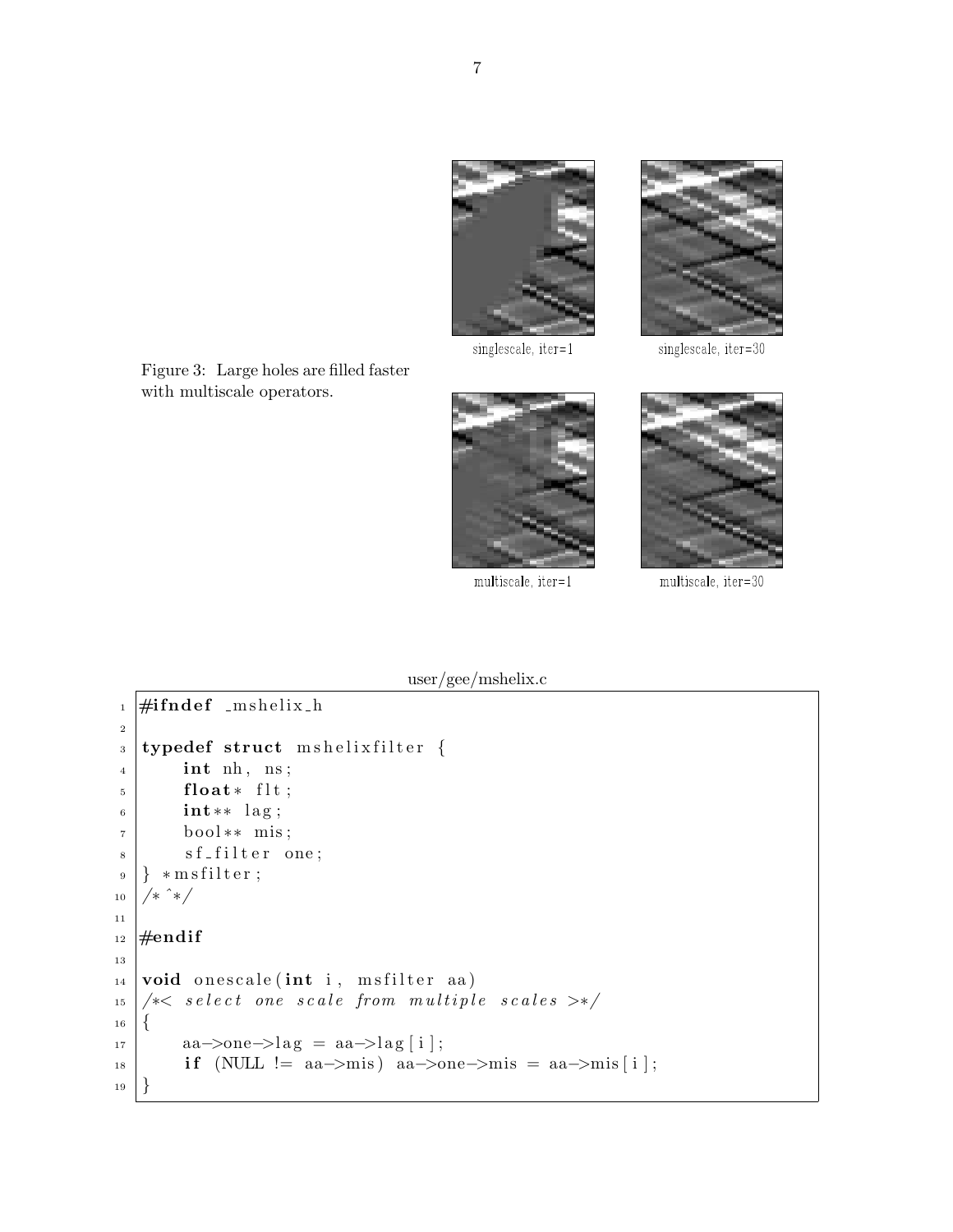user/gee/createmshelix.c

```
1 \mid \text{msfilter} createmshelix (int ndim \mid /* number of dimensions */,
2 \mid int * nd \neq data size [ndim] */,
\int int* center /* filter center \int / \int ndim \int */,
4 int ∗ gap /∗ f i l t e r gap [ ndim ] ∗/ ,
\frac{1}{5} int ns \frac{1}{2} number of scales */,
6 int \astjump /* filter scaling [ns] \ast/,
\begin{array}{ccc} 7 \end{array} int* na \begin{array}{ccc} \end{array} \begin{array}{ccc} \end{array} \begin{array}{ccc} \end{array} \begin{array}{ccc} \end{array} \begin{array}{ccc} \end{array} \begin{array}{ccc} \end{array} \begin{array}{ccc} \end{array} \begin{array}{ccc} \end{array} \begin{array}{ccc} \end{array} \begin{array}{ccc} \end{array} \begin{array}{ccc} \end{array} \begin{array}{ccc} \end{array} \begin{array}{ccc} \end{array} s | /∗< allocate and output a multiscale helix filter >*/
\,9<sup>10</sup> msfilter msaa;
11 sf-filter aa;
_{12} int is, ih, nh, id, n123, nb [SF_MAX_DIM];
13
a_1 aa = createhelix (ndim, nd, center, gap, na);
\ln 15 nh = aa \rightarrow nh;
16
\begin{array}{c|c|c|c} \n & \text{msaa} = \text{msallocate} (\text{nh}, \text{ns}); \n\end{array}_{18} for (is =0; is < ns; is ++) {
19 for (ih =0; ih < nh; ih ++) /* expanded scale lags */20 msaa\rightarrowl ag [ i s ] [ i h ] = aa\rightarrowl ag [ i h ] \ast jump [ i s ];
21
22 }
23 sf-deallocatehelix (aa);
24
n123 = 1;26 for ( id =0; id < ndim; id ++) n123 * = nd [id ];
27 \text{ masa} \rightarrow \text{mis} = \text{sf\_boolalloc2} (\text{n123}, \text{ns});28
_{29} aa = msaa->one;
30 for ( is =0; is < ns; is ++) { \frac{\pi}{30} for all scales */
31 onescale ( is, msaa); /* extract a filter */
\alpha a \rightarrow \text{mis} = \text{NULL};33 for (id=0; id < ndim; id++) nb [id] = na [id] *jump [is];
34 bound (ndim, nd, nd, nb, aa); /* set up its boundaries */
35 for (id=0; id < n123; id++)\text{136} msaa->mis [is ] [id] = aa->mis [id]; /* save them */
37 \mid free (aa \rightarrow mis);38 }
39
40 return msaa ;
41 }
```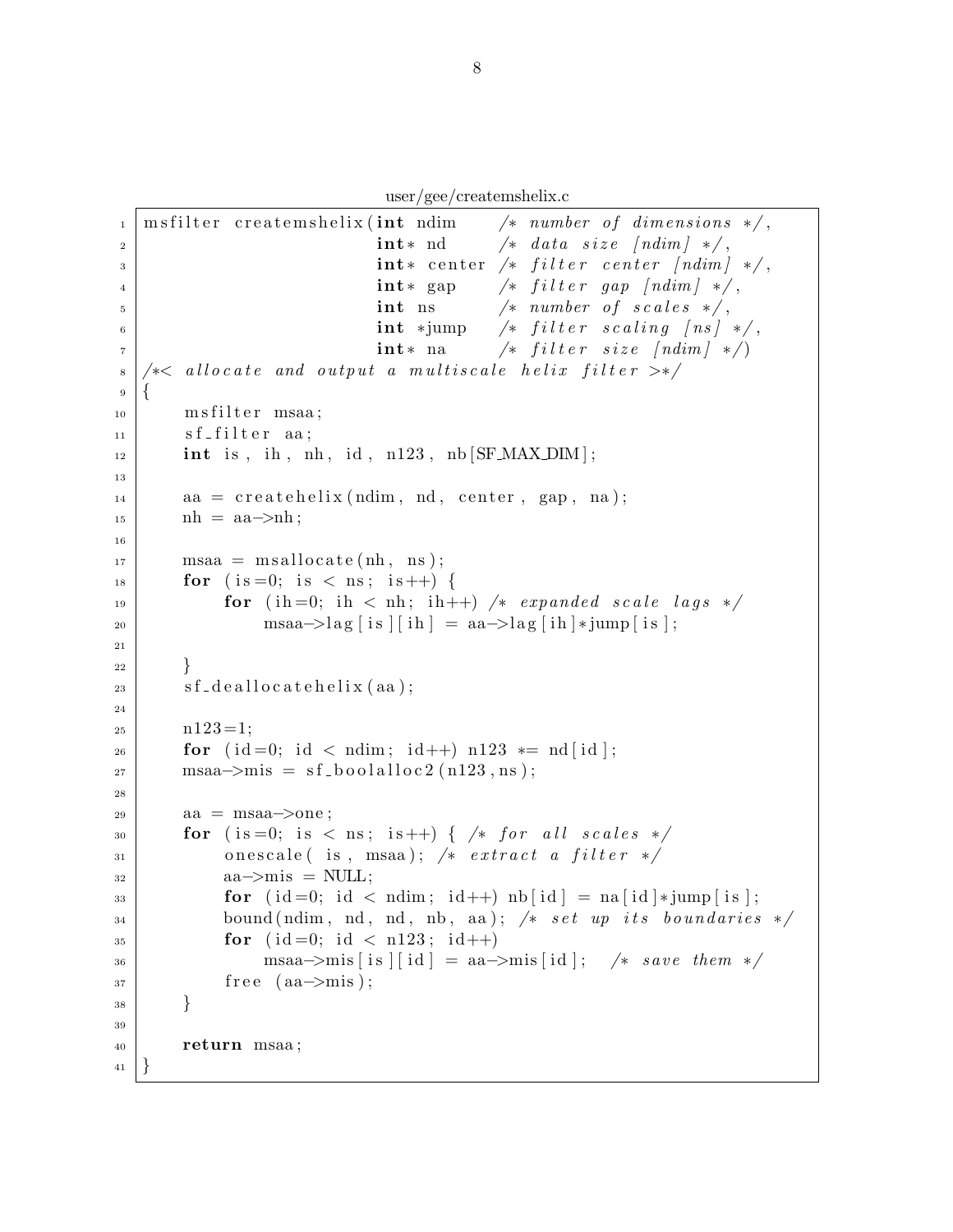```
user/gee/mshconest.c
```

|                | for (is=0; is < msaa->ns; is++) {                                                                                  |
|----------------|--------------------------------------------------------------------------------------------------------------------|
| $\overline{2}$ | onescale (is, msaa);                                                                                               |
| $\mathbf{3}$   | $h \text{conest\_lop}(\text{adj}, \text{true}, \text{na}, \text{nx}, \text{a}, \text{y} + \text{is} * \text{nx});$ |
|                |                                                                                                                    |

The multiscale prediction-error filter finding subroutine is nearly identical to the usual subroutine find pef() on page [??.](#page-0-0) (That routine cleverly ignores missing data while estimating a PEF.) To easily extend pef to multiscale filters we replace its call to the ordinary helix filter module hconest on page [??](#page-0-0) by a call to mshconest. The purpose of

```
user/gee/mspef.c
```

```
\frac{1}{1} void find_pef(int nd /* data size */,
2 \mid float * dd /* data */,
\begin{array}{c|c|c|c|c} \hline \ \text{as} & \text{msfilter} & \text{aa} & \text{/*} & \text{estimated} & \text{filter} & \text{*/} \,, \ \hline \end{array}4 int niter \langle * \n\rangle number of iterations */5 /*< estimate PEF >*/
\sqrt{6}7 \mid float *ee;
|\text{int is, id, ns};9
\ln 0 ns = \text{aa} \rightarrow \text{ns};
_{11} ee = sf_floatalloc(nd*ns);
_{12} for ( is =0; is < ns; is ++) {
_{13} for (id =0; id < nd; id ++) {
e[e\left[i\right] + is \cdot nd\right] = dd\left[i\right];15 }
16 }
17
\text{ns} m sh c o n e st _init ( dd, aa);
19 sf_solver (mshconest_lop, sf_cgstep, aa->nh, nd*ns, aa->flt,
_{20} ee, niter, "x0", aa->flt, "end");
21 sf -c g step -c lose ();
22
23 \mid free (ee);
24 }
```
pack(dd,.true.) is to produce the one-dimensional array expected by our solver routines.

Similar code applies to the operator in [\(4\)](#page-2-0) which is needed for missing data applications. This is like mshconest on the current page except the adjoint is not the filter but the input.

The multiscale missing-data module msmis2 is just like the usual missing-data module mis2 on page [??](#page-0-0) except that the filtering is done with the multiscale filter mshelicon.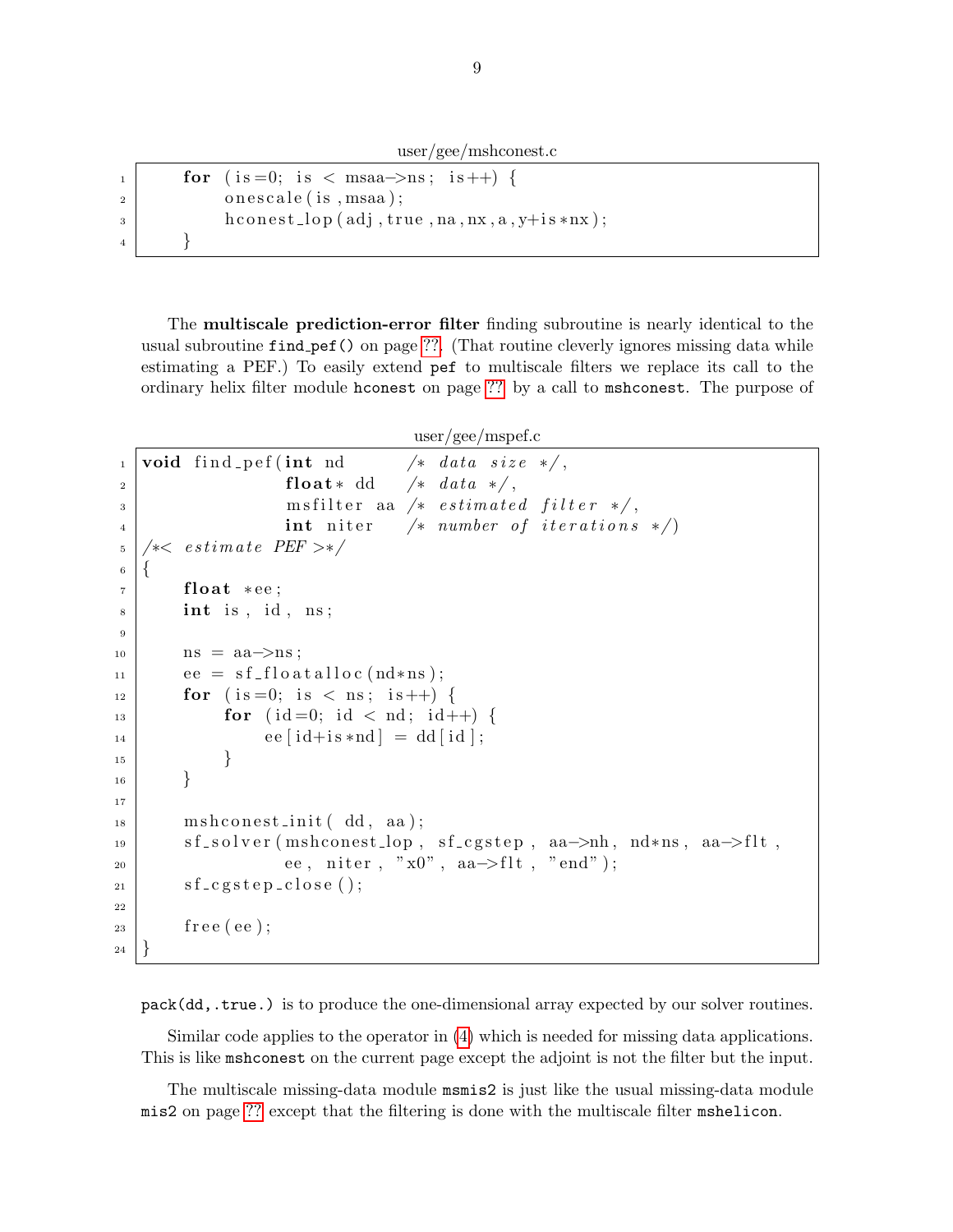```
user/gee/mshelicon.c
```

```
_1 for ( is =0; is < aa->ns; is ++) {
2 | \text{onescale}(\text{is}, \text{aa});\begin{array}{c|c} \text{3} & \text{sf} \text{=} \text{helicon\_init} \text{ (aa} \text{=} \text{one} \text{)}; \end{array}\{a \mid s \in A \text{ } \text{ if } a \in A \text{ if } s \in A \text{ if } s \in A \text{ if } s \in A \text{ if } s \in A \text{ if } s \in A \text{ if } s \in A \text{ if } s \in A \text{ if } s \in A \text{ if } s \in A \text{ if } s \in A \text{ if } s \in A \text{ if } s \in A \text{ if } s \in A \text{ if } s \in A \text{ if } s \in A \text{ if } s \in A \text{ if } s \in A \text{ if } s \in A \text{ if } s \in A \text{ if } s \in A \text{ if } s \in A \text{ if } s \in A5 }
```

```
user/gee/msmis2.c
```

```
1 \text{ void } \text{ msmis2}(\text{int} \text{ niter} /* number of iterations */,
2 \mid int nx \left\langle * \right\rangle data size \left\langle * \right\rangle,
\begin{array}{c|c|c|c|c|c} \text{3} & \text{3} & \text{4} & \text{5} & \text{5} & \text{6} & \text{7} & \text{8} & \text{7} \end{array}4 \int_4 float *xx \int_4 data */,
5 \mid msfilter aa /* filter */,
6 const bool *known /* mask for known data */
7 \mid \neq interpolate >*/
8 \mid \}9 int ix, nxs;
_{10} float \astdd;
11
n x s = n s * n x;13
_{14} dd = sf_float alloc (nxs);
_{15} for (ix=0; ix < nxs; ix++) {
_{16} dd [ i x ] = 0 .;
17 }
18
_{19} m shelicon_init (aa);
20 sf_solver (mshelicon_lop, sf_cgstep, nx, nxs, xx, dd, niter,
\begin{array}{c} \text{21} \\ \text{221} \end{array} "known", known, "x0", xx, "end");
22
23 \mid \qquad \text{sf\_cgs} \text{tep\_close}();
24 \mid \text{free (dd)};25\,
```